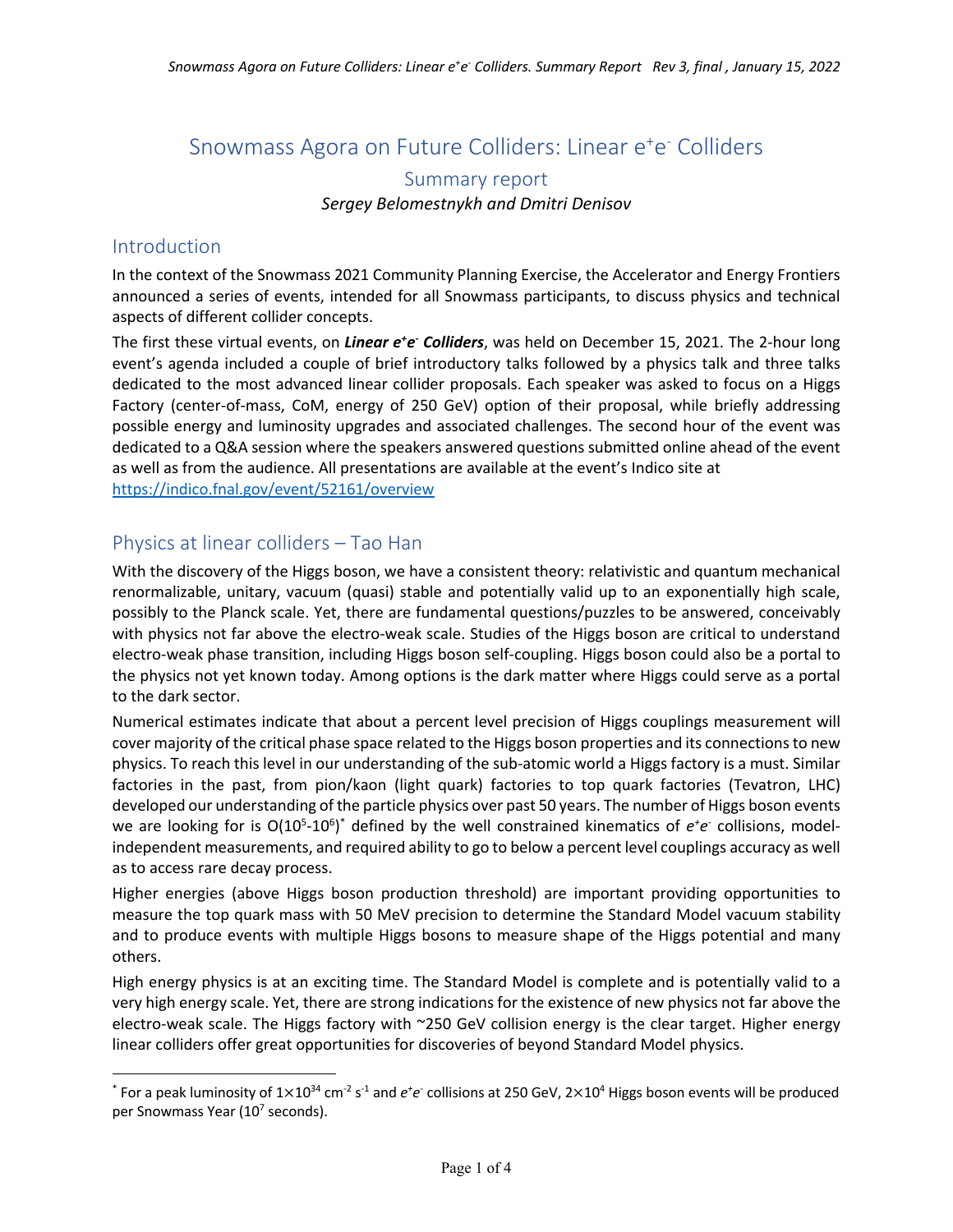## International Linear Collider (ILC) – Hasan Padamsee

The ILC250 is based on a proven superconducting radio frequency (SRF) accelerator technology. This is a mature technology with well-understood cost and ready for construction. The baseline luminosity is  $1.3\times10^{34}$  cm<sup>-2</sup>s<sup>-1</sup> at 250 GeV center-of-mass energy with integrated luminosity of 960 fb<sup>-1</sup> in the first 4 years. Both beams are polarized: electrons to 80%, positrons to 30%. There are opportunities for luminosity upgrades by a factor of 2 and 4 and energy upgrades to 0.5, 1, 2, and 3 TeV.

The key technologies for ILC are SRF accelerator technology, nano-beam technology for final focus, and low emittance damping rings. SRF was chosen as the ILC technology in 2005 for multiple reasons, including:

- power-efficient acceleration (high beam power to AC power efficiency) with the total AC power of ~110 MW for ILC250
- relaxed tolerances compared to room-temperature designs due to larger apertures
- allows larger vertical beam spot at collision (7.7 nm)
- due to low RF losses, RF pulse length and bunch separation (727 us and 554 ns) are large enough to allow corrections between pulses as well as within a bunch train (intra-train feedback)
- luminosity upgrades via increased beam power
- energy upgrades with gradient advances in SRF

The SRF TESLA technology is a mature technology with a broad global industrial base. It was initially developed at DESY in collaboration with many laboratories for the TESLA linear collider project. TESLA technology is now used in several accelerators at laboratories in all three regions: Asia, Americas, and Europe that plan to contribute to the ILC project. Examples of large SRF accelerators are: European XFEL (in operation at DESY, Hamburg, Germany), LCLS-II and LCLS-II-HE (under construction at SLAC, Stanford, USA), SHINE (in preparation in Shanghai, China). European XFEL cavity production data show that it is possible to mass-produce cavities meeting the ILC specifications. 831 cavities for the European XFEL provide the biggest sample of cavity production data. For an average gradient of 35 MV/m (ILC specification), the yield is 94% after re-treating cavities with gradients outside the ILC specification. Cavity vendors are qualified globally in Europe, America, and Asia. Cryomodules are built globally as well at DESY, CEA, FNAL, JLAB, KEK, China. Cryomodules meeting the ILC gradient specifications have demonstrated operation with beam at Fermilab and KEK.

Accelerator Test Facility 2 (ATF2) was built at KEK in 2008 as a test bench for the ILC Final focus scheme. The primary goals were to achieve a 37 nm vertical beam size at the interaction point (IP), and to demonstrate beam stabilization at the nm level. After scaling for the beam energies from 1.3 GeV (ATF2) to 250 GeV, the 37 nm beam size corresponds to the TDR design value of 5.7 nm at 250 GeV beam energy. The goal has been reached within 10% validating the final focus design. Experiments at CESR-TA (CESR Test Accelerator) at Cornell have demonstrated confidence in the ILC Damping Ring parameters.

The ILC cost was evaluated in 2012 for Technical Design Report (TDR) using a detailed, bottoms-up approach. The cost covers accelerator construction, 9 years + 1 year commissioning. It includes fabrication, procurement, testing, installation, and commissioning of the whole accelerator, tunnels, buildings etc., and operation of central lab. It does not cover costs during the preparation phase, design work, land acquisition, infrastructure. The overall cost of ILC250 is in the range 4.8 – 5.3 BILCU<sup>†</sup> (Tunnel and Bldg. = 1.01, Accelerator and Utility = 3.8 – 4.2), and does not include labor and detectors. The labor is evaluated at 10,000 person-years. The detectors cost is 0.7 BILC plus 2,200 person-years. There is an

 $<sup>†</sup>$  1 ILCU = 1 US\$ in 2012 prices</sup>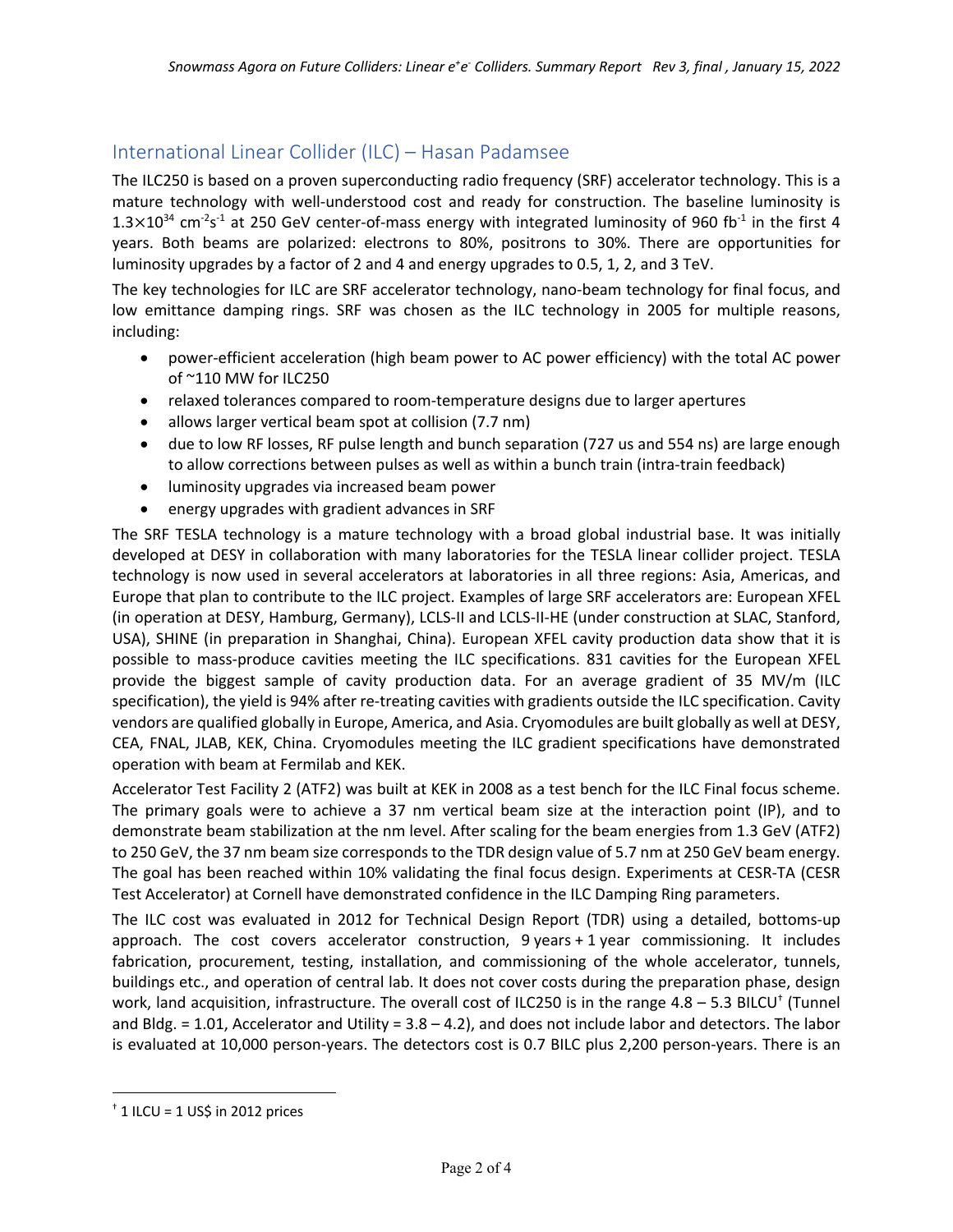undergoing US-Japan collaboration R&D on ILC Cost Reduction. The anticipated saving from this R&D is  $^{\sim}10\%$ .

Per International Development Team (IDT), the preparation period will be a four-year process, rough equivalent to the CD2 stage of U.S. DOE projects, and will include prototyping, production validation, etc.

The ILC Higgs factory luminosity upgrade strategy is based on increasing beam power while keeping the final beam spot size fixed at 7.7 nm. A factor of 2 increase over the baseline luminosity is achieved by doubling the number of bunches from 1312 to 2625. Another factor of 2 is gained by doubling the repetition rate from 5 Hz to 10 Hz.

The energy upgrade strategies are based on increasing the accelerating gradient of new cryomodules while maintain high quality factor of the SRF cavities. The upgrades to 1 (2) TeV could be achieved with gradient advances to 45 (55) MV/m via developing new niobium surface treatments and employing improved cavity shapes. Further upgrades are based on developing 70 MV/m traveling wave SRF accelerating structures.

## Compact Linear Collider (CLIC) – Steinar Stapnes

The CLIC is based on a unique two-beam accelerating technique with high-gradient room temperature RF cavities ( $\approx$ 20,500 structures at 380 GeV),  $\approx$ 11 km length in its initial phase. A staged program was developed with collision energies from 380 GeV (Higgs/top) up to 3 TeV (energy frontier). The baseline luminosity is 1.5 $\times$ 10<sup>34</sup> cm<sup>-2</sup>s<sup>-1</sup> at 380 GeV, with integrated luminosity of 180 fb<sup>-1</sup> per year. CDR in 2012 focused on 3 TeV. Updated project overview documents in 2018 (Project Implementation Plan) focused on 380 GeV for Higgs and top. The next step is Project Readiness Report expected in 2025-2026, a step toward TDR.

AC power consumption is 168 MW at 380 GeV (reduced with respect to 2012 due to better estimates of nominal settings, more optimized drive beam complex, more efficient klystrons, etc.), corresponding to 60% of CERN's energy consumption today. The CLIC accelerator studies are mature: optimized design for cost and power; many tests in CTF3, FELs, light sources and test-stands; technical developments of all key elements. The focus of Project Readiness studies is on the X-band technology readiness for the 380 GeV CLIC initial phase; optimizing the luminosity at 380 GeV; improving the power efficiency for both the initial phase and at high energies. Goals for these studies by ~2025: improve 380 GeV parameters, performance, project plan; push multi-TeV options/parameters.

There is an ongoing X-band structures and components production program to study designs, operation/conditioning, manufacturing, industry qualification/experience. CLIC technology has found applications in smaller X-band and C-band linacs. One example is SwissFEL, which is a C-band (5.7 GHz) linac with 104 2-meter-long structures providing beam with an energy up to 6 GeV at a repetition rate of 100 Hz. Studies of linac applications provide great help to CLIC R&D.

Cost of the project is 5.9 BCHF for 380 GeV (stable with respect to 2012, was re-costed bottoms-up in 2017-18). The labor is estimated at ~11,500 FTE years for the 380 GeV construction.

The technology driven schedule includes a 5-year preparation phase (estimated resource need for this phase is ~4% of overall project costs) and 7 years for construction, installation, and commissioning.

A design was developed for a 380 GeV CLIC with X-band klystrons instead of the drive beam. This option would need larger tunnel for klystron gallery. Also, in this case the energy upgrades would require a drive beam. Challenges for this option are: i) the number of klystrons is a factor 10 higher than in the drivebeam version (~5,500), their lifetime is a concern; ii) cost is higher by 1.4 BCHF (RF cost per 2-meter module is approaching 1 MCHF).